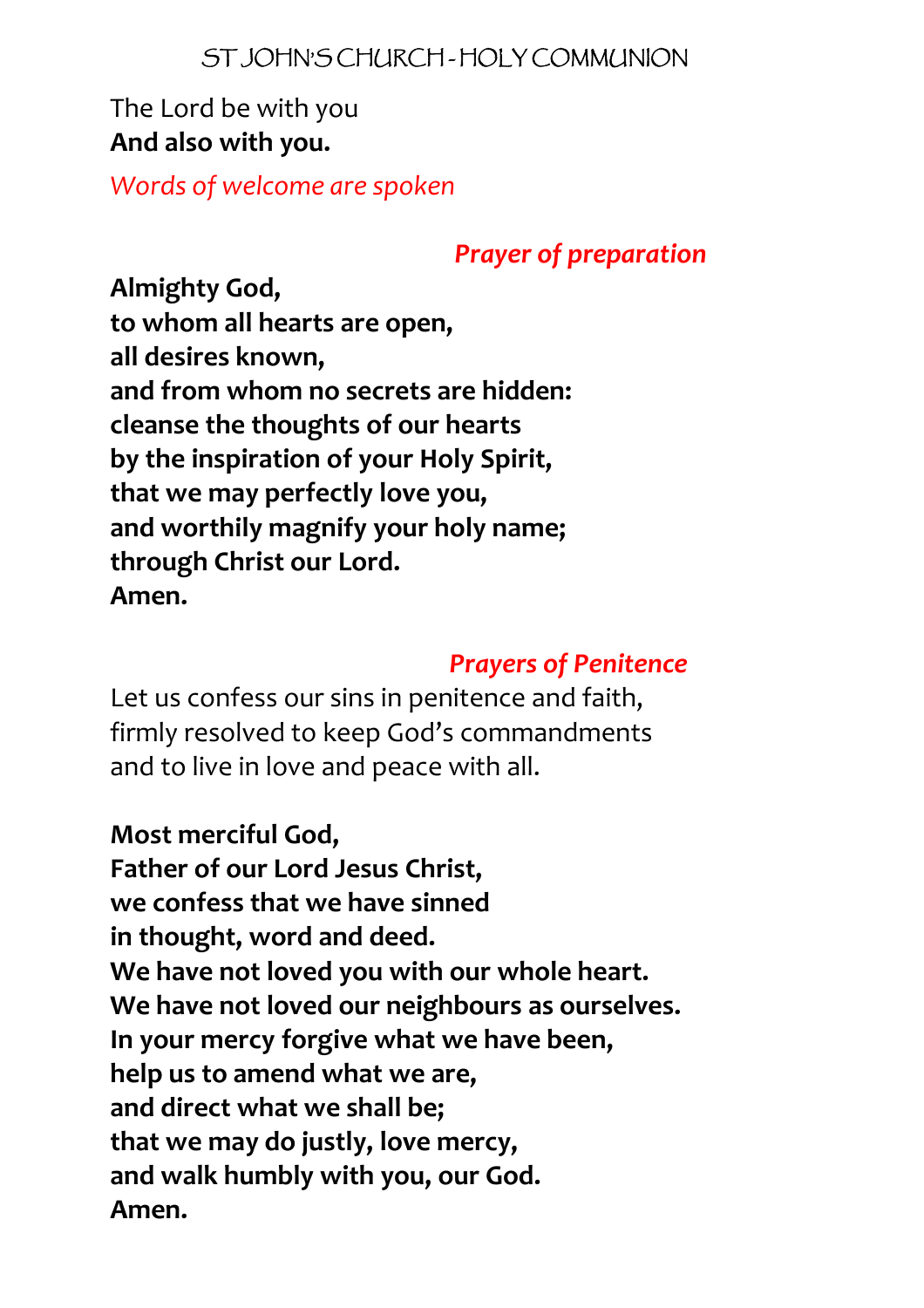May God who loved the world so much that he sent his Son to be our Saviour forgive *you your* sins and make *you* holy to serve him in the world, through Jesus Christ our Lord. **Amen**

# *[stand] Gloria in Excelsis*

**Glory to God in the highest, and peace to His people on earth. Lord God, heavenly King, Almighty God and Father, we worship You, we give You thanks, we praise You for Your glory. Lord Jesus Christ, only Son of the Father, Lord God, Lamb of God, You take away the sin of the world: have mercy on us; You are seated at the right hand of the Father: receive our prayer. For You alone are the Holy One, You alone are the Lord, You alone are the Most High, Jesus Christ, with the Holy Spirit, in the glory of God the Father. Amen.**

# *[remain standing] The Collect*

Let us pray *The priest reads this week's Collect* **Amen**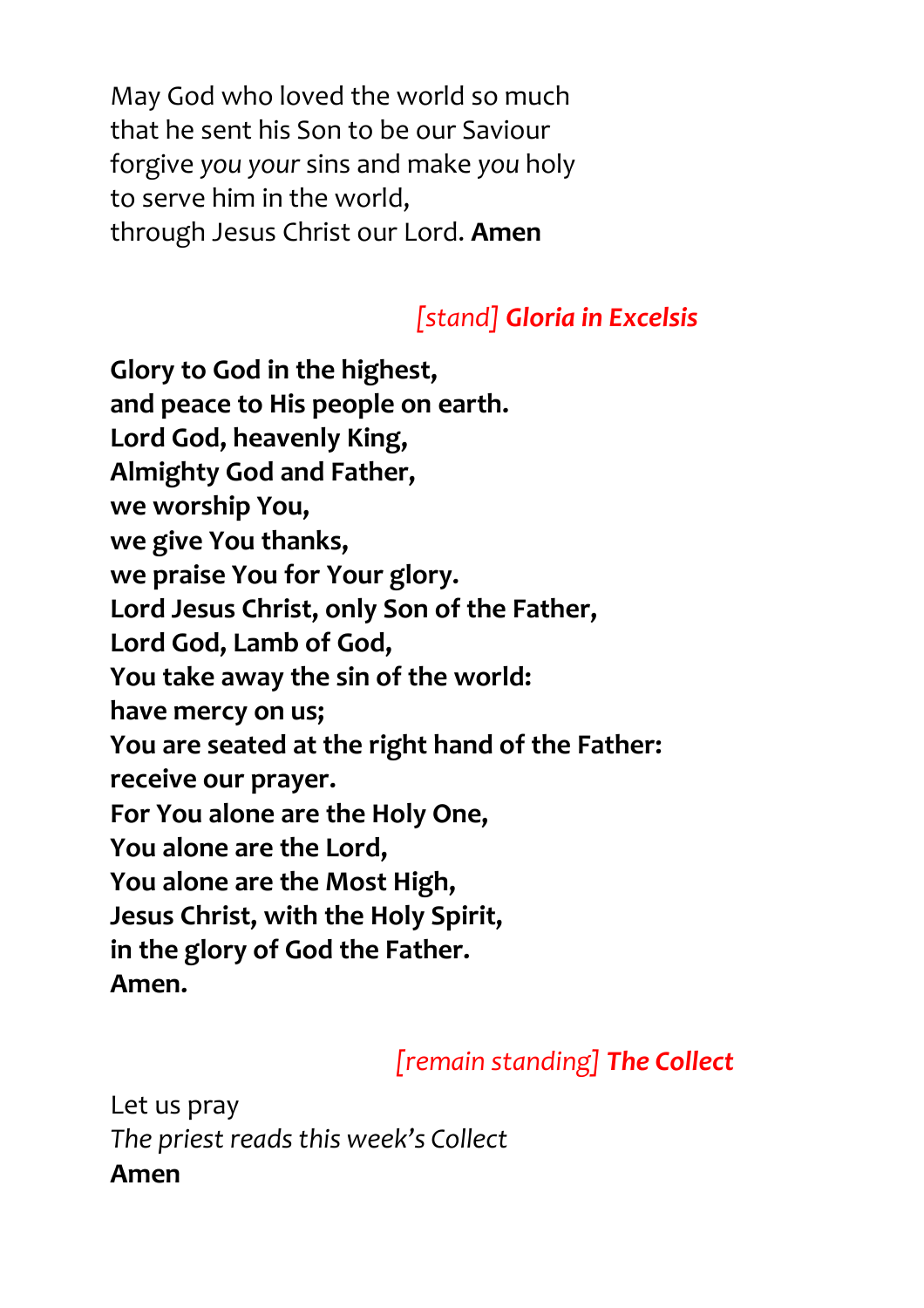# *[sit] Reading[s]*

*At the end the reader says;* This is the word of the Lord. **Thanks be to God**

# *[stand] Gospel Reading*

Hear the Gospel of our Lord Jesus Christ according to. .

#### . . . **Glory to you, O Lord.**

*At the end;* This is the Gospel of the Lord. **Praise to you, O Christ.**

*[sit] Sermon*

# *[stand] The Creed*

**I believe in God, the Father almighty, creator of heaven and earth. I believe in Jesus Christ, his only Son, our Lord, who was conceived by the Holy Spirit, born of the Virgin Mary, suffered under Pontius Pilate, was crucified, died, and was buried; he descended to the dead. On the third day he rose again; he ascended into heaven, he is seated at the right hand of the Father, and he will come to judge the living and the dead.**

**I believe in the Holy Spirit, the holy catholic Church, the communion of saints, the forgiveness of sins, the resurrection of the body, and the life everlasting. Amen**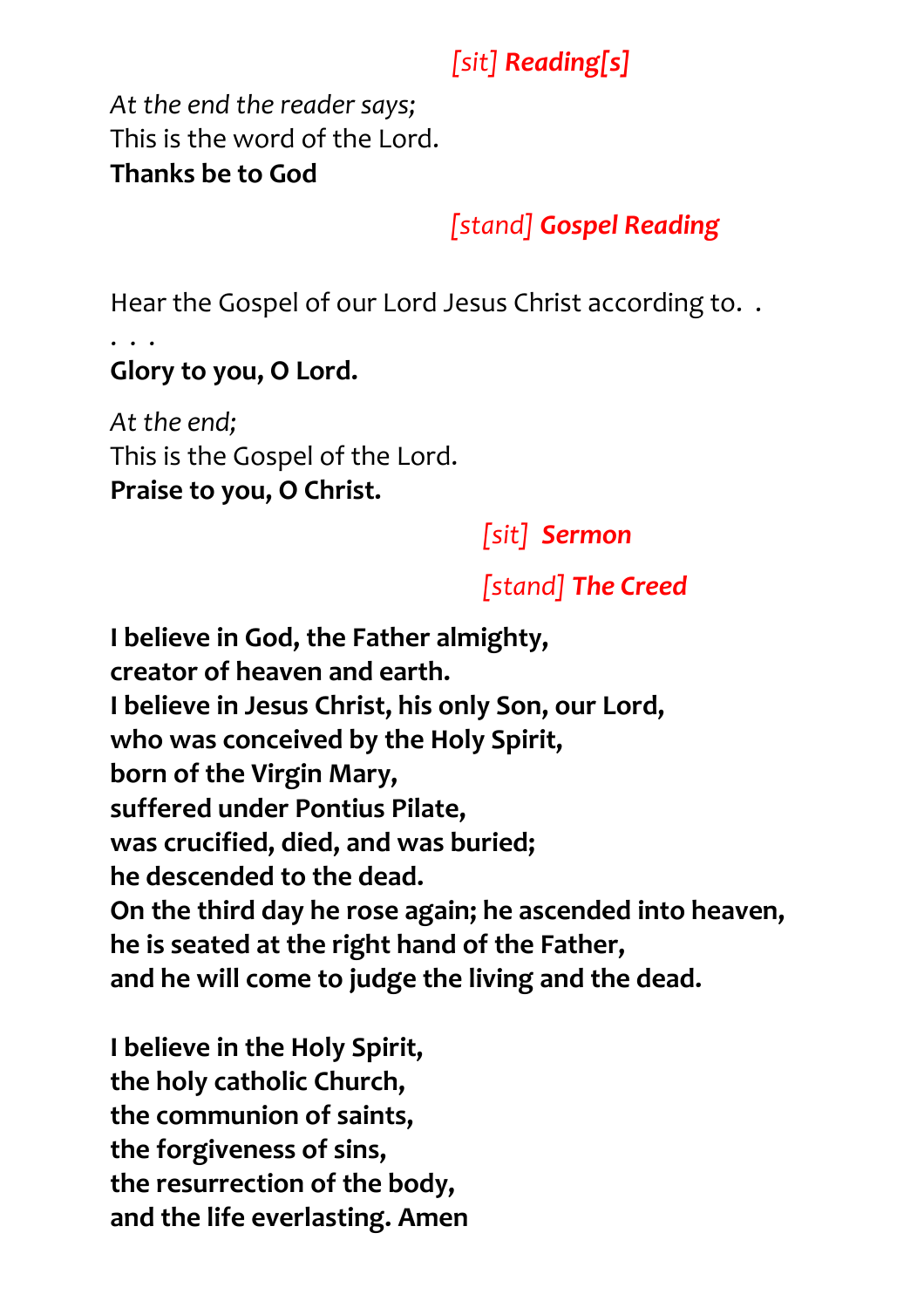## *Prayers of Intercession*

*Sit or kneel for the prayers*

# *[stand] The Peace*

*The priest introduces the Peace with suitable words, and then says;*

The peace of the Lord be always with you **And also with you.**

*Please remain in your place. The table is prepared and bread and wine placed on it. The priest gives thanks for the offering.*

*[stand] The Eucharistic Prayer*

The Lord is here. **His Spirit is with us.**

Lift up your hearts. **We lift them to the Lord.**

Let us give thanks to the Lord our God. **It is right to give thanks and praise.**

*The priest praises God for his mighty acts and all respond*;

**Holy, holy, holy Lord, God of power and might, heaven and earth are full of your glory. Hosanna in the highest. Blessed is he who comes in the name of the Lord. Hosanna in the highest.**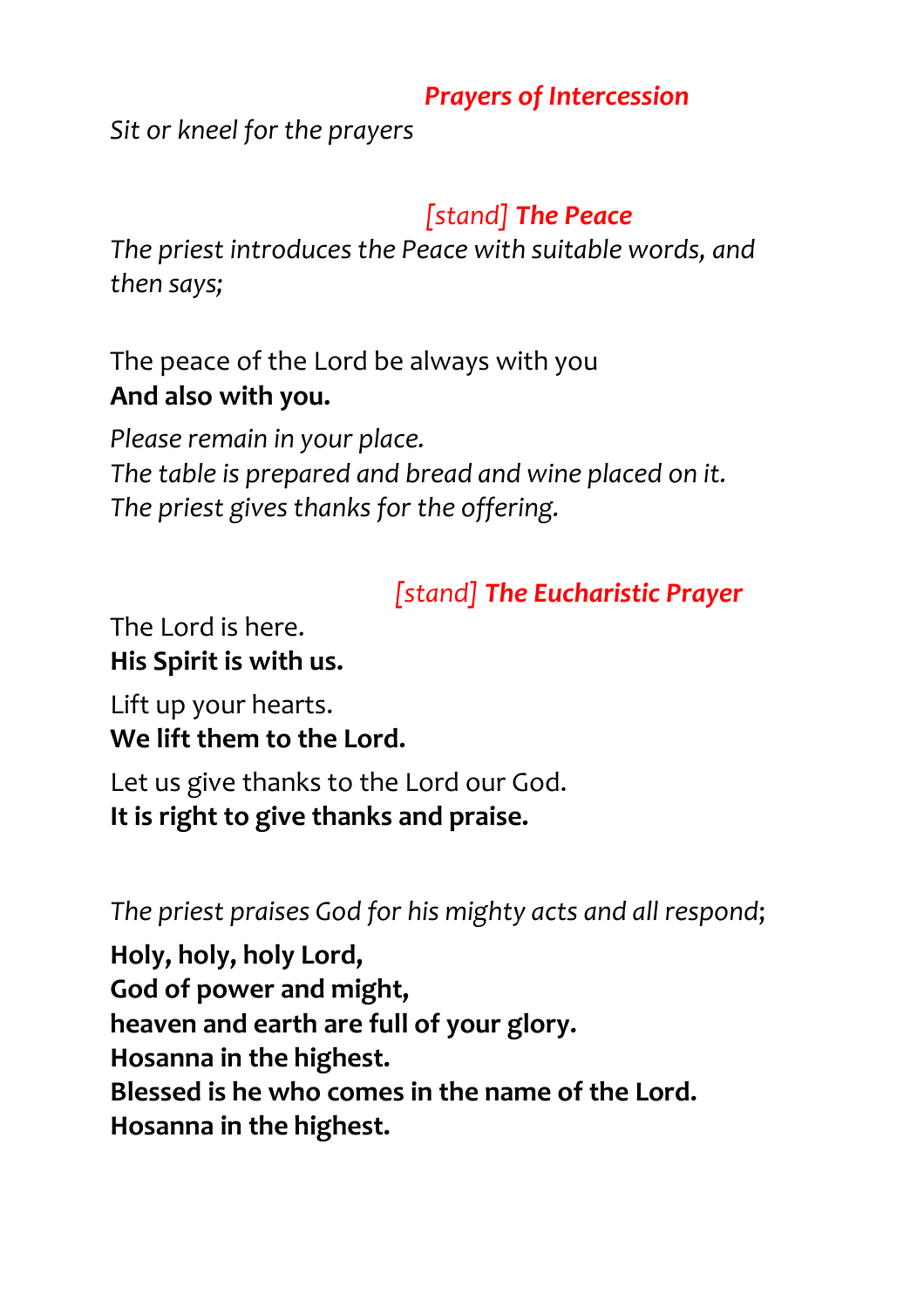*The priest recalls the Last Supper, and says;*

Great is the mystery of faith: **Christ has died: Christ is risen: Christ will come again.**

*The priest continues the Eucharistic Prayer and invites all to say the Lord's Prayer*

# *[sit] The Lord's Prayer*

**Our Father in heaven, hallowed be your name, your kingdom come, your will be done, on earth as in heaven. Give us today our daily bread. Forgive us our sins as we forgive those who sin against us. Lead us not into temptation but deliver us from evil. For the kingdom, the power, and the glory are yours now and for ever.**

**Amen.**

# *Breaking of the Bread*

We break this bread to share in the body of Christ. **Though we are many, we are one body, because we all share in one bread.**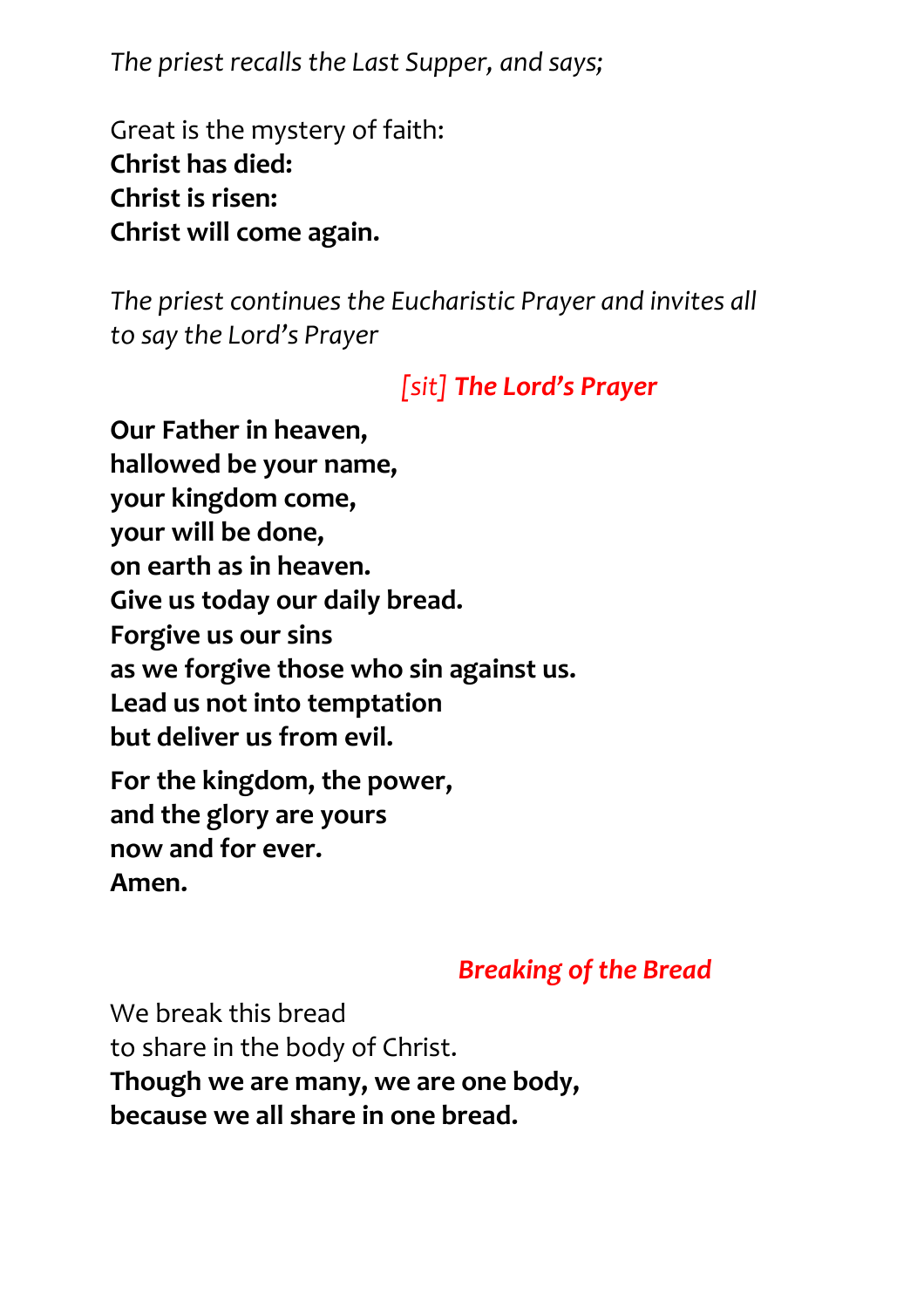## *The Agnus Dei (Lamb of God)*

**Lamb of God, you take away the sin of the world, have mercy on us.**

**Lamb of God, you take away the sin of the world, have mercy on us.**

**Lamb of God, you take away the sin of the world, grant us peace.**

## *Giving of Communion*

*Communion is distributed in one kind only. Please remain in your place and the priest will come to you.*

## *Prayer After Communion*

*The priest prays the post communion prayer and all join together in the words;*

**Almighty God, we thank you for feeding us with the body and blood of your Son Jesus Christ. Through him we offer you our souls and bodies to be a living sacrifice. Send us out in the power of your Spirit to live and work to your praise and glory. Amen.**

# *The Blessing*

The peace of God, which passes all understanding, keep your hearts and minds in the knowledge and love of God, and of his Son Jesus Christ our Lord; and the blessing of God almighty, the Father, the Son, and the Holy Spirit, be among you and remain with you always.